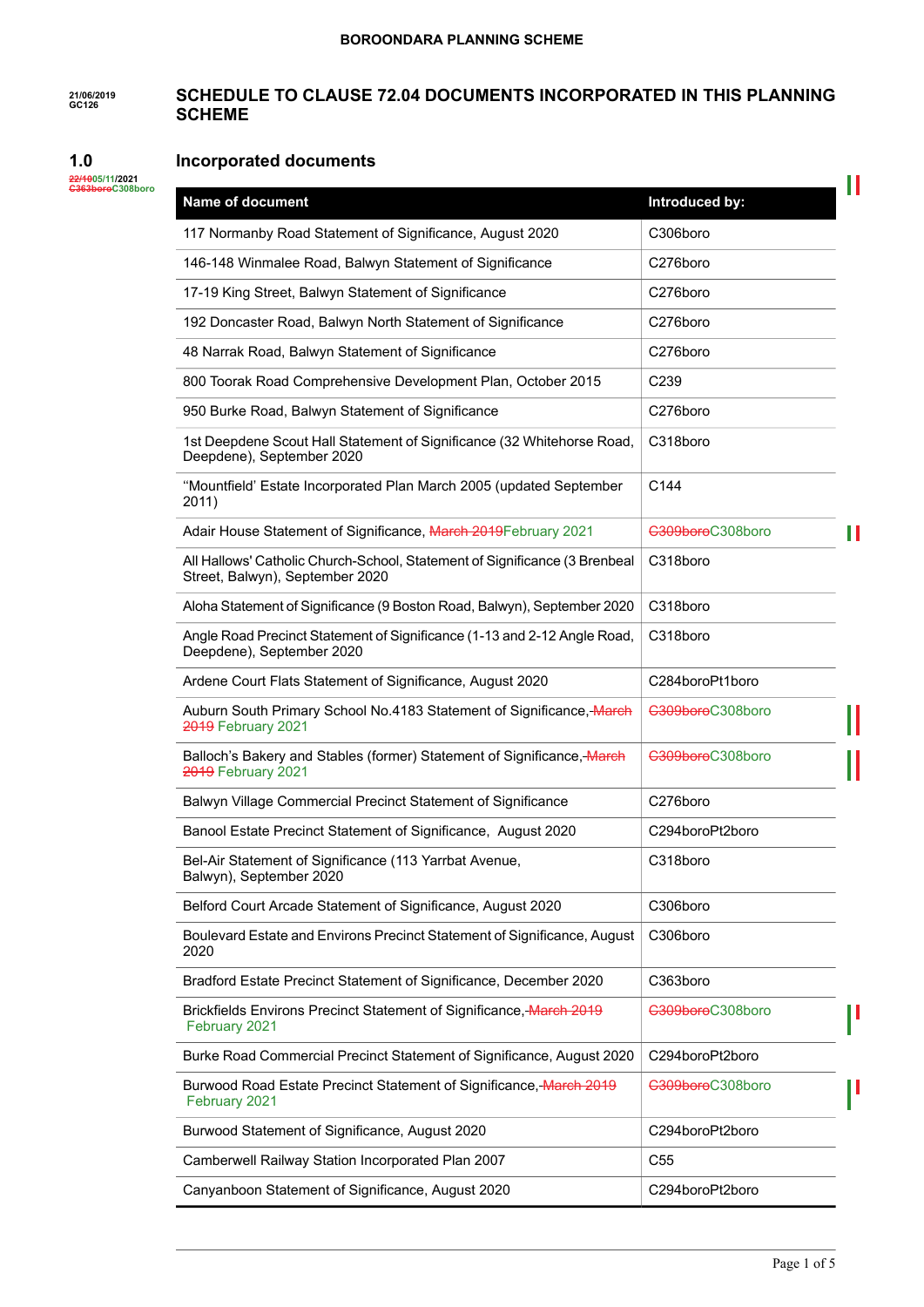| Name of document                                                                                                     | Introduced by:        |
|----------------------------------------------------------------------------------------------------------------------|-----------------------|
| Carabacel (later 'Carrick Hill', later 'Dunreay') Statement of Significance,<br>March 2019 February 2021             | C309boroC308boro      |
| Carmelite Monastery Melbourne Statement of Significance, August 2020                                                 | C294boroPt2boro       |
| Chandler Highway Upgrade Incorporated Document, March 2016 (Amended<br>December 2017)                                | GC80                  |
| Church House Statement of Significance (146 Yarrbat Avenue,<br>Balwyn), September 2020                               | C318boro              |
| Clomanto Statement of Significance, March 2019 February 2021                                                         | C309boroC308boro<br>Ш |
| Cotham Village Commercial Precinct Statement of Significance, August<br>2020                                         | C294boroPt2boro       |
| Craigmill Statement of Significance, August 2020                                                                     | C294boroPt2boro       |
| Cranmore Estate and Environs Precinct Statement of Significance, August<br>2020                                      | C284boroPt1boro       |
| Cukierman Residence Statement of Significance, March 2019 February<br>2021                                           | C309boroC308boro      |
| Dalsworth Statement of Significance, December 2018                                                                   | C285                  |
| Dickie House Statement of Significance, August 2020                                                                  | C284boroPt1boro       |
| Duplex Statement of Significance (35 to 37 Rowland Street, Kew), August<br>2020                                      | C294boroPt2boro       |
| East Kew Uniting Church and former Citizens Hall Statement of Significance,<br>August 2020                           | C306boro              |
| Edwardian Shops, 556-558 Glenferrie Road, Hawthorn Statement of<br>Significance, August 2020                         | C284boroPt1boro       |
| Eira Statement of Significance, August 2020                                                                          | C285                  |
| Essington Estate & Environs Precinct Statement of Significance, March<br><b>2019</b> February 2021                   | C309boroC308boro      |
| Evandale (formerly Dewrang) Statement of Significance (269 Union Road,<br>Balwyn), September 2020                    | C318boro              |
| Fankhauser Farmhouse Statement of Significance                                                                       | C276boro              |
| Farey Brothers' Bakery (former) Statement of Significance, August 2020                                               | C284boroPt1boro       |
| Fernside (former) Statement of Significance, August 2020                                                             | C294boroPt2boro       |
| Flats Statement of Significance (7 Mangan Street, Balwyn), September 2020                                            | C318boro              |
| Flats Statement of Significance (20 Denmark Hill Road, Hawthorn East),<br>March 2019 February 2021                   | C309boroC308boro      |
| Flying Fox Campsite, Yarra Bend Park, December 2004                                                                  | C60                   |
| Former Frank Paton Memorial Church and Hall Statement of Significance<br>(958A Burke Road, Deepdene), September 2020 | C318boro              |
| Former Lion Rubber Works, Grant Dorman Statement of<br>Significance, August 2020                                     | C284boroPt1boro       |
| Former W.R Nash and Son Showroom and Service Station Statement of<br>Significance, August 2020                       | C306boro              |
| Glenferrie and Riversdale Roads Commercial Precinct Statement of<br>Significance, August 2020                        | C284boroPt1boro       |
| Grange Hill (former Hillsbury) Statement of Significance, August 2020                                                | C294boroPt2boro       |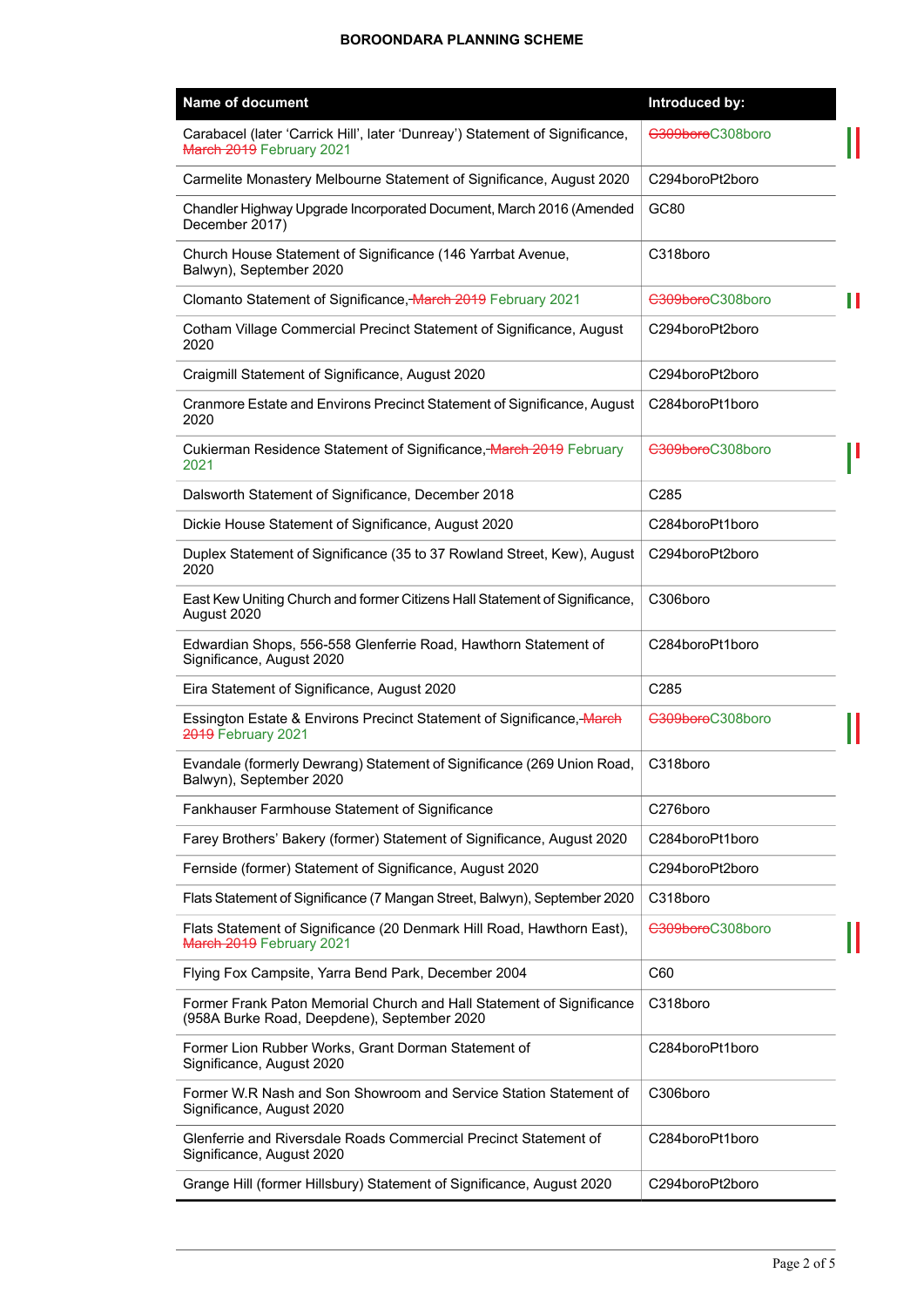| <b>Name of document</b>                                                                                           | Introduced by:   |   |
|-------------------------------------------------------------------------------------------------------------------|------------------|---|
| Harp Village Commercial Precinct Statement of Significance, September<br>2020                                     | C340boro         |   |
| Havelock Road, Denmark Hill Road and Linton Court Precinct Statement<br>of Significance, March 2019 February 2021 | C309boroC308boro |   |
| House and Garden Statement of Significance (171 Doncaster Road, Balwyn<br>North), September 2020                  | C318boro         |   |
| House Statement of Significance (1 Mountain View Road, Balwyn<br>North), September 2020                           | C318boro         |   |
| House Statement of Significance (31 Studley Park Road, Kew), August<br>2020                                       | C294boroPt2boro  |   |
| House Statement of Significance (336 Riversdale Road, Hawthorn East),<br><b>March 2019</b>                        | C309boro         |   |
| House Statement of Significance (59 Pakington Street, Kew), August 2020                                           | C294boroPt2boro  |   |
| Houses (5 & 7 Higham Road, Hawthorn East), March 2019 February 2021                                               | C309boroC308boro |   |
| Iona Estate Residential Precinct Statement of Significance, August 2020                                           | C294boroPt2boro  |   |
| Kew East Primary School No. 3161 Statement of Significance, August 2020                                           | C306boro         |   |
| Kew Primary School No. 1075 Statement of Significance, August 2020                                                | C294boroPt2boro  |   |
| Kew Residential Services Urban Design Framework, October 2003                                                     | C <sub>53</sub>  |   |
| Kew Service Reservoir Statement of Significance, January 2019                                                     | C <sub>293</sub> |   |
| Khartoum Statement of Significance (8 Kitchener Street,<br>Deepdene), September 2020                              | C318boro         |   |
| Les Cloches Statement of Significance, March 2019 February 2021                                                   | C309boroC308boro | Ш |
| Lindum Statement of Significance, August 2020                                                                     | C294boroPt2boro  |   |
| Longford Estate & Environs Precinct Statement of Significance, March<br>2019 February 2021                        | C309boroC308boro |   |
| Lumeah Statement of Significance, March 2019 February 2021                                                        | C309boroC308boro |   |
| M1 Redevelopment Project, October 2006                                                                            | C62              |   |
| Mararoa Statement of Significance (28 Leonard Street,<br>Deepdene), September 2020                                | C318boro         |   |
| Mardegan House Statement of Significance, August 2020                                                             | C306boro         |   |
| Maud Street Maisonette Precinct Statement of Significance                                                         | C276boro         |   |
| May Street Precinct Statement of Significance, August 2020                                                        | C294boroPt2boro  |   |
| McDonald-Smith House (former) Statement of Significance, August 2020                                              | C294boroPt2boro  |   |
| Melbourne City Link Project - Advertising Sign Locations, November 2003                                           | <b>VC20</b>      |   |
| Melbourne Croquet Club (Former Glenferrie Hill Recreation Club) Statement<br>of Significance, August 2020         | C284boroPt1boro  |   |
| Merledon Statement of Significance, March 2019 February 2021                                                      | C309boroC308boro | H |
| Methodist Ladies' College Statement of Significance, June 2020                                                    | C305boro         |   |
| Milston House Statement of Significance, August 2020                                                              | C294boroPt2boro  |   |
| Misso House Statement of Significance, August 2020                                                                | C306boro         |   |
| Mombah (former) Statement of Significance, March 2019 February 2021                                               | C309boroC308boro | Ш |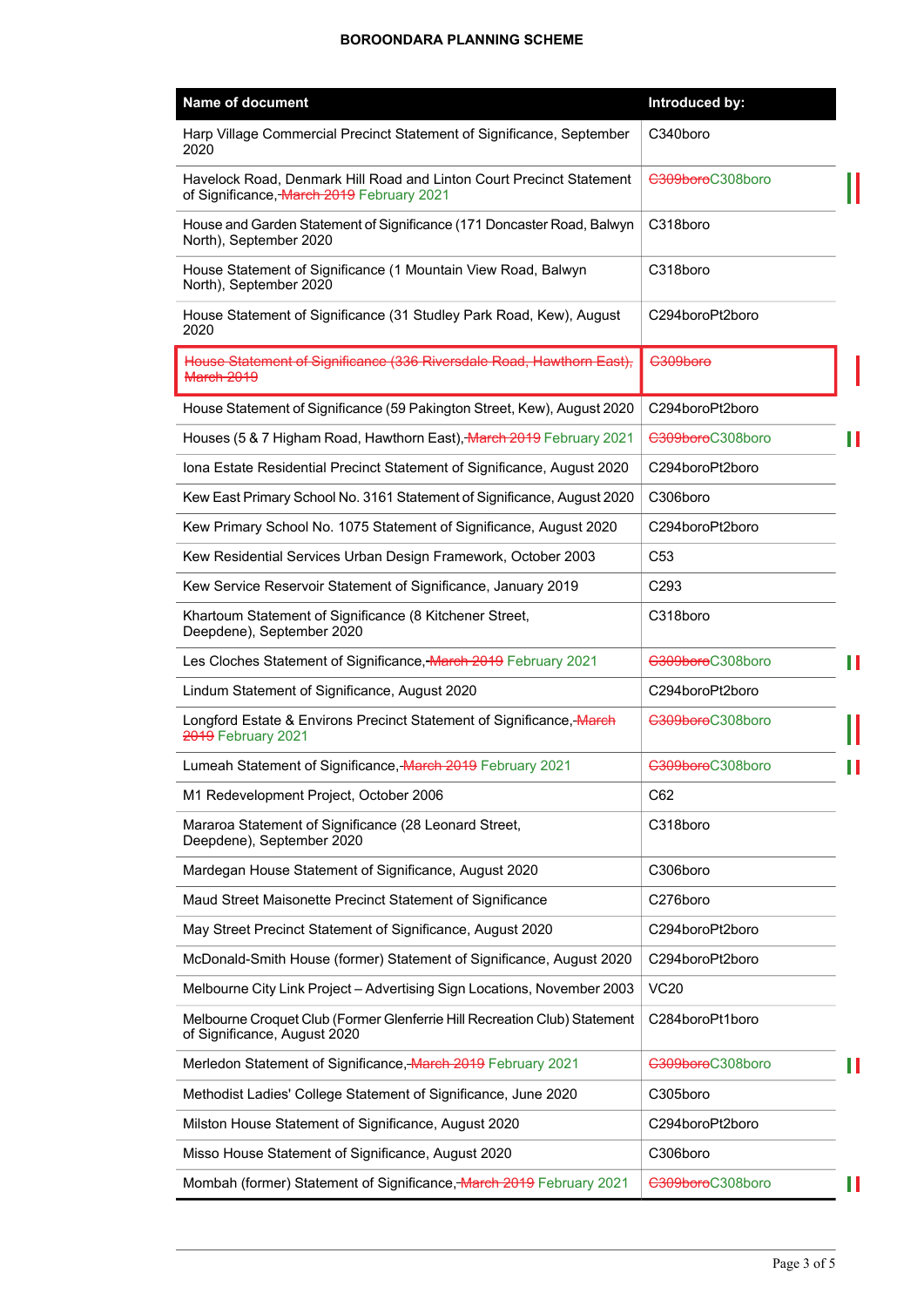| Name of document                                                                                                                                           | Introduced by:   |   |
|------------------------------------------------------------------------------------------------------------------------------------------------------------|------------------|---|
| Monash Freeway Upgrade Project Incorporated Document, March 2016                                                                                           | <b>GC47</b>      |   |
| Newtown Housing Project Statement of Significance, March 2019 February<br>2021                                                                             | C309boroC308boro |   |
| North East Link Project Incorporated Document, December 2019                                                                                               | GC98             |   |
| Norwood Terrace Statement of Significance, August 2020                                                                                                     | C284boroPt1boro  |   |
| Omro Statement of Significance, August 2020                                                                                                                | C294boroPt2boro  |   |
| Palace Balwyn Cinema Statement of Significance                                                                                                             | C276boro         |   |
| Red House Statement of Significance, May 2020                                                                                                              | C305boro         |   |
| Residence Statement of Significance (264 Cotham Road, Kew), August<br>2020                                                                                 | C294boroPt2boro  |   |
| Reumah Statement of Significance(1 Reumah<br>Court, Balwyn), September 2020                                                                                | C318boro         |   |
| Rexmoor Statement of Significance (8 Boston<br>Road, Balwyn), September 2020                                                                               | C318boro         |   |
| Riversdale Reserve Precinct Statement of Significance, August 2020                                                                                         | C284boroPt1boro  |   |
| Riversdale Village Precinct Statement of Significance, August 2020                                                                                         | C284boroPt1boro  |   |
| Rookery Estate Precinct Statement of Significance, August 2020                                                                                             | C284boroPt1boro  |   |
| Rosetta Statement of Significance, March 2019 February 2021                                                                                                | C309boroC308boro | Ш |
| Ryeburne Avenue Precinct Extension (HO161), March 2019                                                                                                     | C309boro         |   |
| Shanklin, St Lawrence, Auburn, Fernside, Illawarra, Riversdale, Tooronga<br>Statement of Significance, March 2019 February 2021                            | C309boroC308boro |   |
| Shops Statement of Significance (1139-1141 Burke Road, Kew), August<br>2020                                                                                | C294boroPt2boro  |   |
| Shrine of St Anthony Church Complex Statement of Significance, August<br>2020                                                                              | C284boroPt1boro  |   |
| Silver Birches (formerly Hillsborough) and Garden Statement of Significance<br>(129-131 Yarrbat Avenue, Balwyn), September 2020                            | C318boro         |   |
| Site Specific Control Under Schedule to Clause 52.03 of the Boroondara<br>Planning Scheme, 347 and 347A Riversdale Rd, Hawthorn East, April 2012           | C91              |   |
| Site Specific Control Under Schedule To Clause 52.03 of the City of<br>Boroondara Planning Scheme, 1 Whitehorse Road, Deepdene, June 2015                  | C220             |   |
| Site Specific Control Under Schedule To Clause 52.03 of the City of<br>Boroondara Planning Scheme, 20 Delany Close, Canterbury, October 1999               | NPS <sub>1</sub> |   |
| Site Specific Control Under Schedule To Clause 52.03 of the City of<br>Boroondara Planning Scheme, 29, 31, 33 Allambee Avenue, Camberwell,<br>October 1999 | NPS <sub>1</sub> |   |
| Site Specific Control Under Schedule To Clause 52.03 of the City of<br>Boroondara Planning Scheme, 308 High Street, Kew, June 2015                         | C220             |   |
| Site Specific Control Under Schedule To Clause 52.03 of the City of<br>Boroondara Planning Scheme, 83 Charles Street, Kew, October 1999                    | NPS <sub>1</sub> |   |
| Site Specific Control Under Schedule To Clause 52.03 of the City of<br>Boroondara Planning Scheme, 240 Camberwell Road, Camberwell, October<br>1999        | NPS1             |   |
| Site Specific Control Under Schedule To Clause 52.03 of the City of<br>Boroondara Planning Scheme, Nos. 217 - 219 Cotham Road, Kew, March<br>2012          | C143             |   |